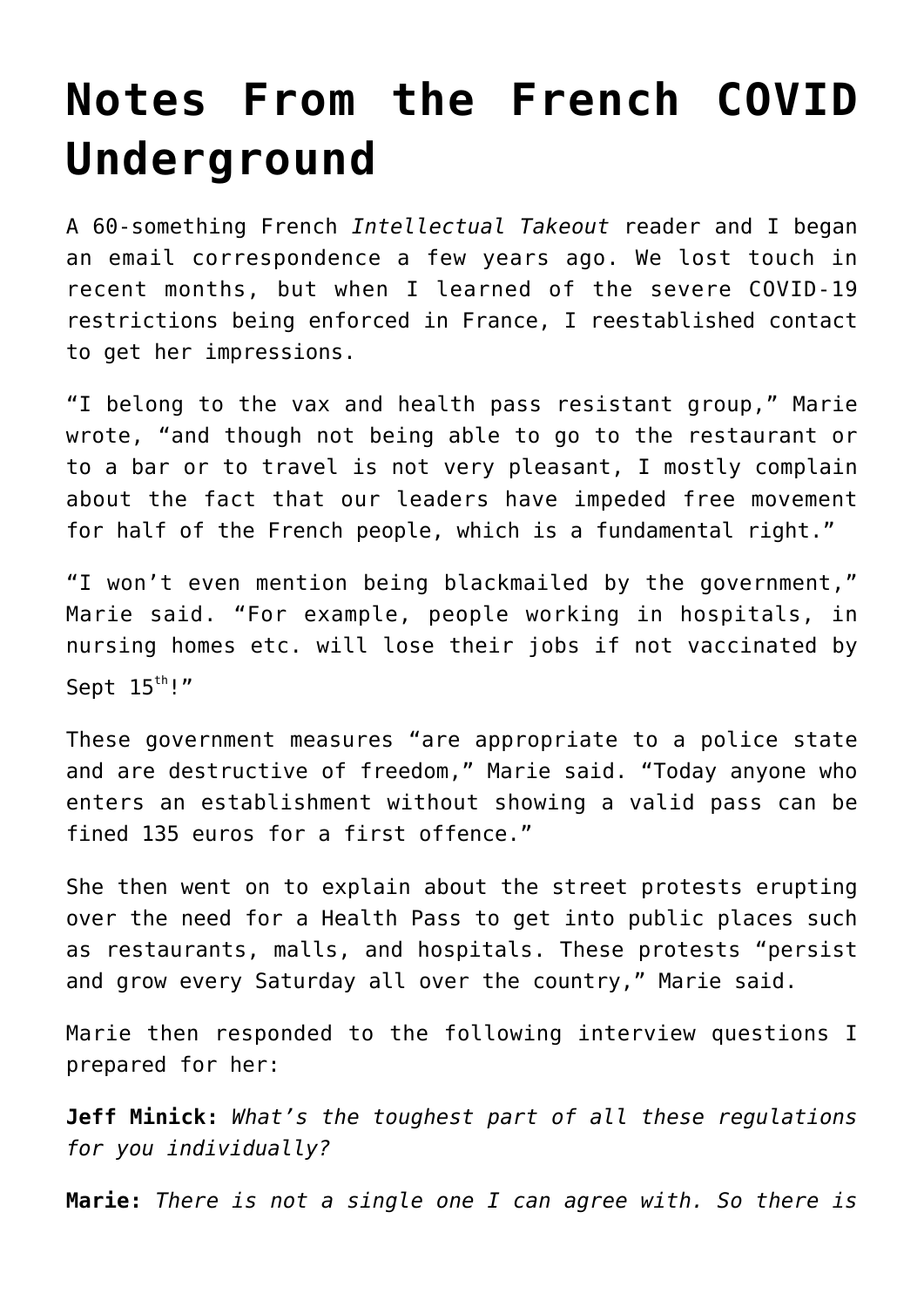*no "toughest part." I reject ALL these regulations as a whole because it's a firm matter of principle for someone who lives in a democratic country. All these regulations deprive us of our freedom. And when there are people who say that they don't mind not being able to go to a concert because they never attend concerts, I think they are terribly selfish—as most French people are. Not coming out of one's own comfort is so easy. And the French love their "*petit confort.*"*

**Minick:** Do you know people who think all of these restrictions are productive or have worth?

**Marie:** *Since July 12th when President Macron addressed the nation and explained about the extension of the Health Pass, France has been divided into two sides. The groups of people (vaccinated or with a negative Coronavirus test) who hold the invaluable "open sesame" and can access every place, whereas the others can't, strongly believe that they are protected, protect others, and consider the unvaccinated people or those against the pass as selfish, and even see them as potential threats. There must be people who think all of these restrictions are productive, but I don't know anyone whose arguments could convince me. They just keep on repeating what the mainstream media say.* 

**Minick:** You mentioned being a part of the resistance to the restrictions and laws. I know about protesters in the street. What else are you and others doing to resist? Your tips may be of help here in the United States, as we seem to be approaching similar restrictions.

**Marie:** *Protesting in the streets is one way. Other ways are signing online petitions, establishing online relationships with legal experts who know how to struggle against illegal measures, and most of all doing what I call "planting seeds" in the minds of narrow-minded people who only swear by the Government or by what they have heard or seen on TV.*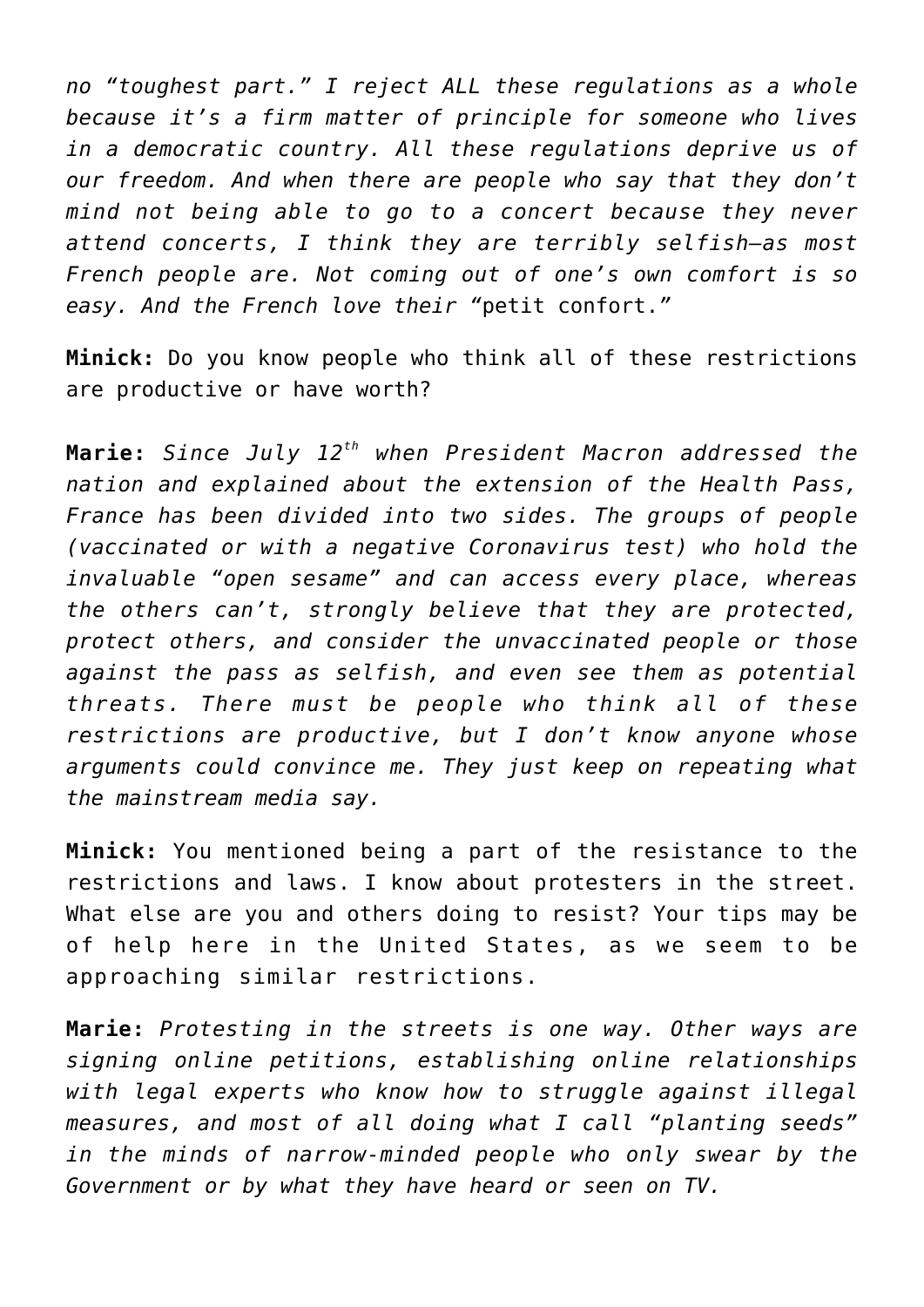*Which means providing them with information they have never heard of just because they don't know that parallel information networks exist. But the information you give must always contain figures, sources, and dates that can be verified.*

*Planting seeds to make people think for themselves is a duty. Knowledge is the root of resistance.*

**Minick:** Have you received the vaccine?

—

**Marie:** *No, I have not and will not. I refuse to condone any undemocratic attitude. A democratic leader should reunite and not divide the people, nor take measures to sink an economy, which has already been jeopardized by several lockdown and curfew measures.*

Marie also mentioned having suffered bouts of depression, in part because of these oppressive measures.

Some American states have started down this path once again. And like the French, we in the United States also like our *petit conforts*, ("small comforts") which my friend has spurned for the cause of liberty.

Both our federal government and some state governments have spent recent months chipping away at our freedoms, attacking the rights of free speech, assembly, and worship guaranteed by the First Amendment of our Constitution. These are rights considered natural to the human person and may not legitimately be taken away by any government.

Some Americans have begun to resist these intrusions. Let's take an example from the French and fight back even harder.

*(Note: "Marie" is a pseudonym, as she asked me not to print her full name. Her comments were lightly edited before publication.)*